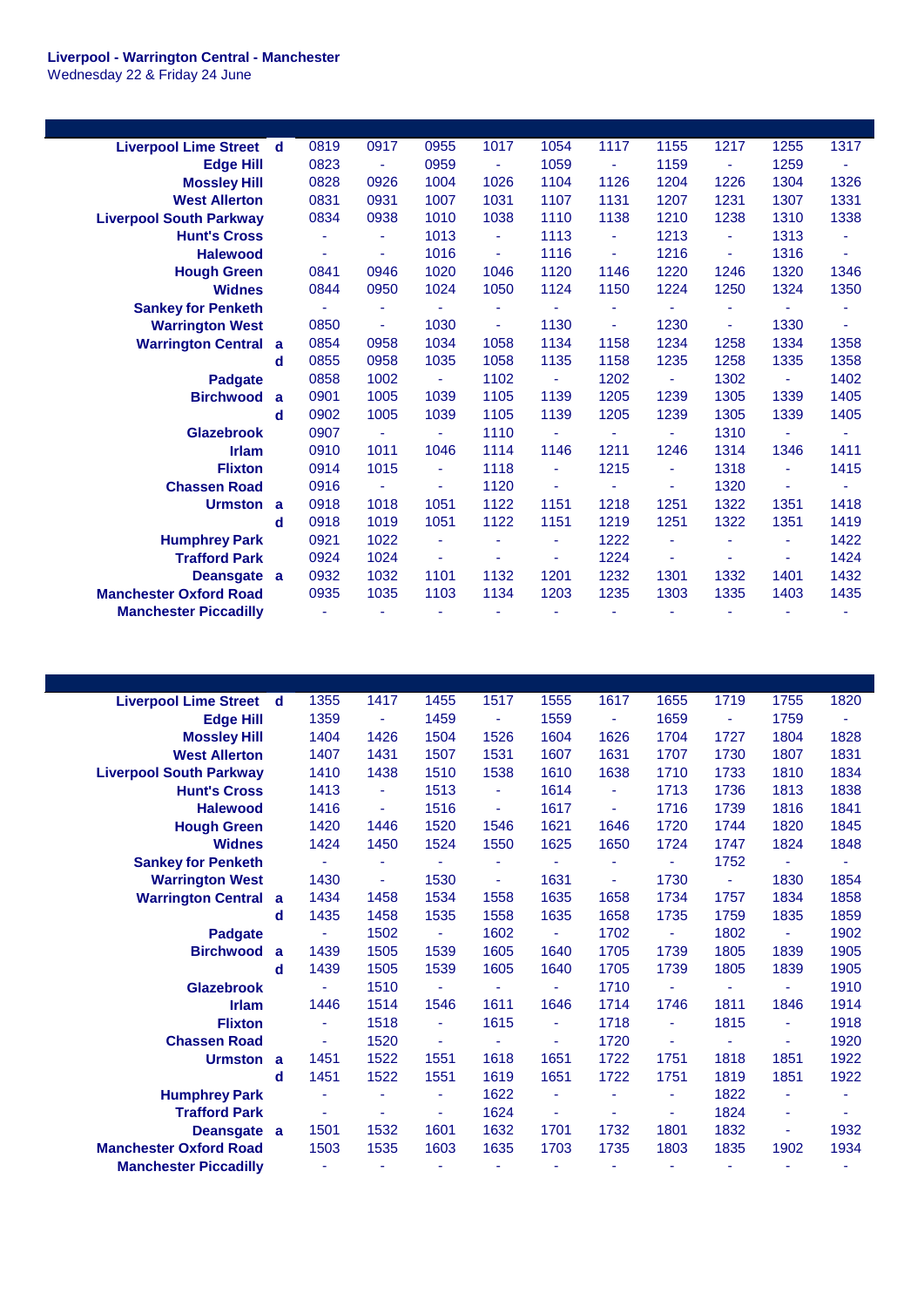| <b>Liverpool Lime Street</b>   | d | 1855 | 1925 | 1956 | 2026           | 2055 | 2155 | 2338 |
|--------------------------------|---|------|------|------|----------------|------|------|------|
| <b>Edge Hill</b>               |   | 1859 | ٠    | 2000 | ٠              | 2059 | 2159 | 2342 |
| <b>Mossley Hill</b>            |   | 1904 | 1934 | 2005 | 2034           | 2104 | 2204 | 2347 |
| <b>West Allerton</b>           |   | 1907 | 1936 | 2008 | 2037           | 2106 | 2207 | 2350 |
| <b>Liverpool South Parkway</b> |   | 1910 | 1940 | 2011 | 2040           | 2109 | 2210 | 2353 |
| <b>Hunt's Cross</b>            |   | 1913 |      | 2014 | ٠              | 2114 | 2213 | 2356 |
| <b>Halewood</b>                |   | 1916 |      | 2017 | $\blacksquare$ | 2116 | 2216 | 2359 |
| <b>Hough Green</b>             |   | 1920 | 1946 | 2021 | 2046           | 2120 | 2220 | 0003 |
| <b>Widnes</b>                  |   | 1924 | 1950 | 2025 | 2050           | 2123 | 2224 | 0007 |
| <b>Sankey for Penketh</b>      |   |      |      |      |                |      |      |      |
| <b>Warrington West</b>         |   | 1930 | ÷,   | 2031 | ٠              | 2129 | 2230 | 0013 |
| <b>Warrington Central</b>      | a | 1934 | 1958 | 2035 | 2058           | 2133 | 2234 | 0017 |
|                                | d | 1935 | 1958 | 2035 | 2058           | 2133 | 2235 | 0018 |
| <b>Padgate</b>                 |   | ٠    | 2002 | 2039 | 2102           | 2136 | 2238 |      |
| <b>Birchwood</b>               | a | 1939 | 2005 | 2042 | 2105           | 2139 | 2241 |      |
|                                | d | 1939 | 2005 | 2042 | 2105           | 2139 | 2241 | ۰    |
| <b>Glazebrook</b>              |   | 1944 |      |      | 2110           | 2143 | 2246 |      |
| <b>Irlam</b>                   |   | 1948 | 2011 | 2048 | 2114           | 2146 | 2250 |      |
| <b>Flixton</b>                 |   |      | 2015 | ۰    | 2118           | 2150 | 2254 |      |
| <b>Chassen Road</b>            |   | ٠    |      |      | 2120           | 2152 | 2256 |      |
| <b>Urmston</b>                 | a | 1953 | 2018 | 2053 | 2122           | 2154 | 2258 |      |
|                                | d | 1953 | 2019 | 2053 | 2122           | 2154 | 2258 |      |
| <b>Humphrey Park</b>           |   |      | 2022 |      |                | 2157 | 2301 |      |
| <b>Trafford Park</b>           |   |      | 2024 |      |                | 2159 | 2303 |      |
| <b>Deansgate</b>               | a | 2003 | 2032 | 2103 | 2133           | 2207 | 2311 |      |
| <b>Manchester Oxford Road</b>  |   | 2005 | 2035 | 2105 | 2135           | 2209 | 2314 |      |
| <b>Manchester Piccadilly</b>   |   |      | ۰    | ۰    | ٠              |      |      | 0038 |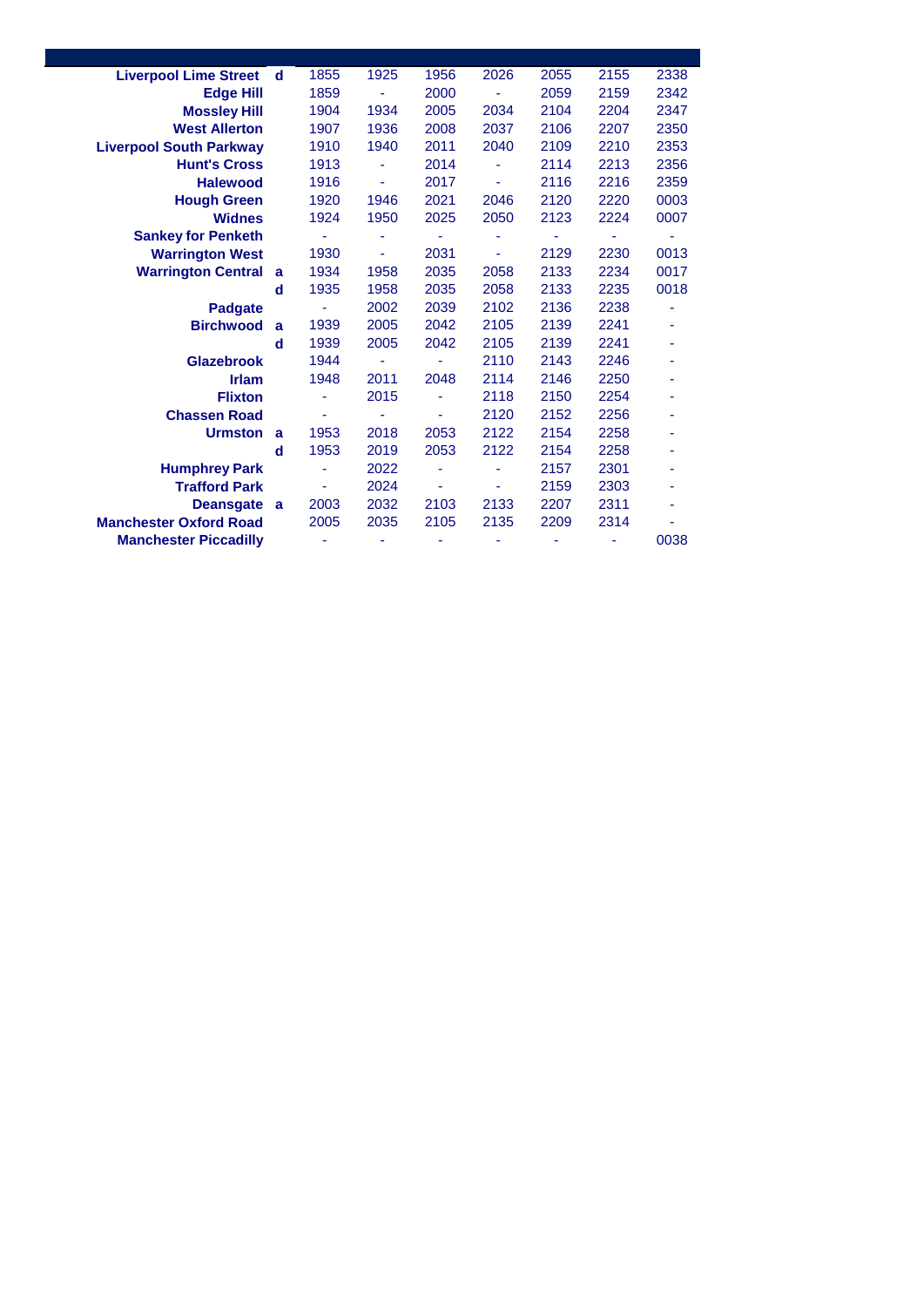| <b>Manchester Piccadilly</b>   |          | ä,   | ٠    | Ξ                        | ٠    | $\blacksquare$ | ٠    | ÷              | Ξ              | ٠    | ٠    |
|--------------------------------|----------|------|------|--------------------------|------|----------------|------|----------------|----------------|------|------|
| <b>Manchester Oxford Road</b>  |          | 0915 | 0946 | 1015                     | 1046 | 1115           | 1146 | 1215           | 1246           | 1315 | 1346 |
| Deansgate d                    |          | ÷    | 0948 |                          | 1048 | ÷,             | 1148 | ٠              | 1248           | ٠    | 1348 |
| <b>Trafford Park</b>           |          | 0921 | ٠    | ٠                        | ٠    | 1121           | ä,   | ÷              | Ξ              | 1321 | ÷,   |
| <b>Humphrey Park</b>           |          | 0923 | ÷    | ٠                        | ÷    | 1123           | ä,   | ۰              | ٠              | 1324 | ä,   |
| Urmston a                      |          | 0926 | 0956 | 1023                     | 1056 | 1126           | 1155 | 1223           | 1256           | 1326 | 1356 |
|                                | d        | 0926 | 0956 | 1023                     | 1056 | 1126           | 1155 | 1223           | 1256           | 1326 | 1356 |
| <b>Chassen Road</b>            |          | ä,   | ÷    | 1025                     | ٠    | ÷,             | ٠    | 1225           | ٠              | ٠    | ۰    |
| <b>Flixton</b>                 |          | 0929 | ۰    | 1028                     | ÷    | 1129           | ٠    | 1228           | ÷              | 1329 | ä,   |
| <b>Irlam</b>                   |          | 0934 | 1002 | 1033                     | 1102 | 1134           | 1201 | 1233           | 1302           | 1334 | 1402 |
| <b>Glazebrook</b>              |          | ä,   | ÷    | 1036                     | ÷    | ÷,             | ä,   | 1236           | Ξ              | ٠    | ۰    |
| <b>Birchwood</b>               | <b>a</b> | 0940 | 1007 | 1040                     | 1107 | 1140           | 1207 | 1240           | 1307           | 1340 | 1407 |
|                                | d        | 0940 | 1007 | 1041                     | 1107 | 1140           | 1207 | 1241           | 1307           | 1340 | 1407 |
| <b>Padgate</b>                 |          | 0943 | ۰    | 1044                     | ٠    | 1143           | ٠    | 1244           | $\blacksquare$ | 1343 | ٠    |
| <b>Warrington Central a</b>    |          | 0947 | 1012 | 1047                     | 1112 | 1147           | 1212 | 1247           | 1312           | 1347 | 1412 |
|                                | d        | 0947 | 1013 | 1048                     | 1113 | 1147           | 1212 | 1248           | 1313           | 1347 | 1413 |
| <b>Warrington West</b>         |          | ä,   | 1016 |                          | 1116 | ä,             | 1216 | ۰              | 1316           | ٠    | 1416 |
| <b>Sankey for Penketh</b>      |          | ä,   | ÷,   | ٠                        | ÷    | ٠              | Ξ    | ٠              | Ξ              | ٠    | ÷    |
| <b>Widnes</b>                  |          | 0955 | 1023 | 1056                     | 1123 | 1155           | 1222 | 1256           | 1323           | 1355 | 1423 |
| <b>Hough Green</b>             |          | 0959 | 1026 | 1059                     | 1126 | 1158           | 1226 | 1259           | 1326           | 1359 | 1426 |
| <b>Halewood</b>                |          | ä,   | 1030 | ä,                       | 1130 | ä,             | 1230 | Ξ              | 1330           | ٠    | 1430 |
| <b>Hunt's Cross</b>            |          | ÷,   | 1033 | $\overline{\phantom{a}}$ | 1133 | ٠              | 1233 | $\blacksquare$ | 1333           | ٠    | 1433 |
| <b>Liverpool South Parkway</b> |          | 1008 | 1039 | 1108                     | 1139 | 1208           | 1239 | 1308           | 1339           | 1407 | 1439 |
| <b>West Allerton</b>           |          | 1011 | 1042 | 1111                     | 1142 | 1210           | 1242 | 1311           | 1342           | 1411 | 1442 |
| <b>Mossley Hill</b>            |          | 1014 | 1045 | 1114                     | 1145 | 1213           | 1245 | 1314           | 1345           | 1413 | 1445 |
| <b>Edge Hill</b>               |          | ä,   | 1051 | ٠                        | 1152 | ÷              | 1251 | ٠              | 1351           | ٠    | 1451 |
| <b>Liverpool Lime Street</b>   | a        | 1024 | 1058 | 1124                     | 1159 | 1224           | 1259 | 1324           | 1359           | 1424 | 1459 |
|                                |          |      |      |                          |      |                |      |                |                |      |      |

| <b>Manchester Piccadilly</b>   |              |      | ٠    |                | ٠    | ٠              | ä,             | ٠    |      | ٠              |      |
|--------------------------------|--------------|------|------|----------------|------|----------------|----------------|------|------|----------------|------|
| <b>Manchester Oxford Road</b>  |              | 1415 | 1446 | 1515           | 1546 | 1615           | 1646           | 1715 | 1746 | 1815           | 1846 |
| Deansgate d                    |              | ۰    | 1448 | $\blacksquare$ | 1548 | ٠              | 1648           | ٠    | 1748 | ٠              | 1848 |
| <b>Trafford Park</b>           |              | ۰    | ÷    | 1521           |      | ٠              | 1654           | 1721 | 1754 | 1821           | 1853 |
| <b>Humphrey Park</b>           |              | ۰    | ä,   | 1523           | ٠    |                | ä              | 1723 | 1756 | 1823           | 1855 |
| Urmston a                      |              | 1423 | 1456 | 1526           | 1556 | 1623           | 1658           | 1726 | 1759 | 1826           | 1858 |
|                                | d            | 1423 | 1456 | 1526           | 1556 | 1623           | 1658           | 1726 | 1759 | 1826           | 1858 |
| <b>Chassen Road</b>            |              | 1425 | ٠    | ٠              | ÷    | 1625           | ä,             | 1728 | 1801 | 1828           | 1900 |
| <b>Flixton</b>                 |              | 1428 | Ξ    | 1529           | ٠    | 1628           | 1701           | 1731 | 1804 | 1831           | 1902 |
| <b>Irlam</b>                   |              | 1433 | 1502 | 1534           | 1602 | 1633           | 1705           | 1736 | 1809 | 1836           | 1907 |
| <b>Glazebrook</b>              |              | 1436 | ä,   | ٠              |      | 1636           | $\blacksquare$ | 1739 | 1812 | $\blacksquare$ | 1910 |
| <b>Birchwood</b>               | a            | 1440 | 1507 | 1540           | 1607 | 1640           | 1711           | 1743 | 1816 | 1841           | 1914 |
|                                | d            | 1441 | 1507 | 1540           | 1607 | 1641           | 1711           | 1744 | 1816 | 1841           | 1914 |
| <b>Padgate</b>                 |              | 1444 | ٠    | 1543           |      | 1644           | 1714           | 1747 | 1819 | ٠              | 1917 |
| <b>Warrington Central</b>      | $\mathbf{a}$ | 1447 | 1512 | 1547           | 1612 | 1647           | 1717           | 1750 | 1823 | 1846           | 1921 |
|                                | d            | 1448 | 1513 | 1547           | 1613 | 1648           | 1718           | 1751 | 1823 | 1847           | 1921 |
| <b>Warrington West</b>         |              | ÷    | 1516 | $\blacksquare$ | 1616 | ٠              | 1721           | ٠    | 1827 | ٠              | 1925 |
| <b>Sankey for Penketh</b>      |              |      | ä,   |                |      |                | ä,             | 1755 | ÷    |                |      |
| <b>Widnes</b>                  |              | 1456 | 1523 | 1555           | 1623 | 1656           | 1728           | 1802 | ٠    | 1857           | ٠    |
| <b>Hough Green</b>             |              | 1459 | 1526 | 1559           | 1626 | 1659           | 1731           | 1805 | 1835 | 1900           | 1933 |
| <b>Halewood</b>                |              | ٠    | 1530 | $\blacksquare$ | 1630 | $\blacksquare$ | 1735           | 1809 | ٠    | 1904           | 1937 |
| <b>Hunt's Cross</b>            |              | ۰    | 1533 | ٠              | 1633 | ٠              | 1738           | 1813 | 1840 | 1907           | 1940 |
| <b>Liverpool South Parkway</b> |              | 1508 | 1539 | 1608           | 1639 | 1708           | 1746           | 1819 | 1846 | 1916           | 1947 |
| <b>West Allerton</b>           |              | 1511 | 1543 | 1611           | 1643 | 1711           | 1749           | 1822 | 1849 | 1919           | 1950 |
| <b>Mossley Hill</b>            |              | 1514 | 1546 | 1613           | 1646 | 1714           | 1752           | 1825 | 1852 | 1923           | 1953 |
| <b>Edge Hill</b>               |              |      | 1553 |                | 1653 | ٠              | 1757           | 1833 | 1902 | 1930           |      |
| <b>Liverpool Lime Street</b>   | a            | 1524 | 1559 | 1624           | 1659 | 1723           | 1801           | 1837 | 1906 | 1934           | 2002 |